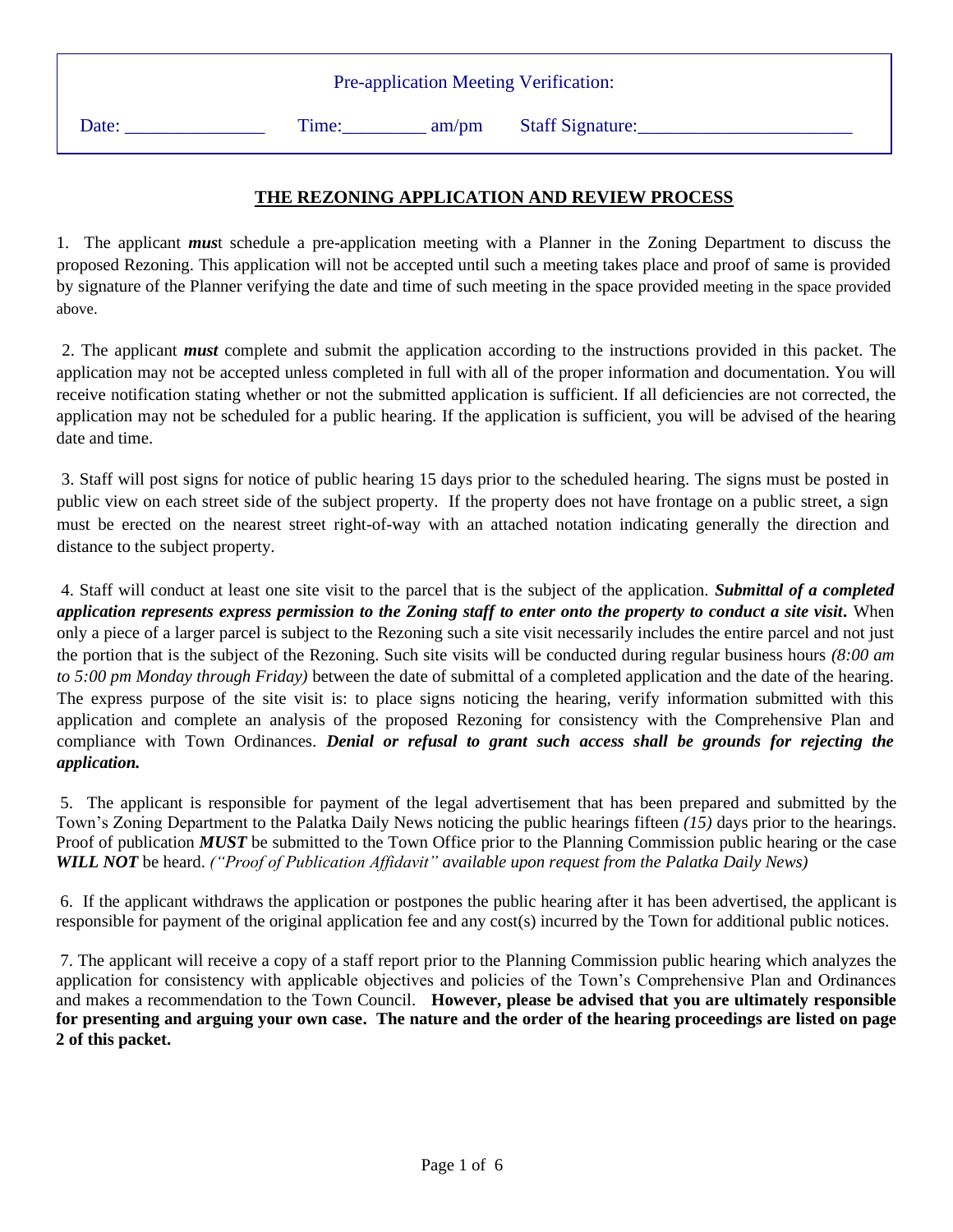8. *There will be two hearings to review any requested rezoning: one preliminary hearing before the Planning Commission and a final hearing before the Town Council.* The hearing held by the Planning Commission shall be a hearing designed to obtain public input in an informal way. The Planning Commission shall submit a written report to the Town Council indicating their decision. The report shall address whether the proposed rezoning is consistent with the Comprehensive Plan, and whether the rezoning complies with the applicable procedures and requirements of the Land Development Code. The report shall include meeting minutes and any physical evidence considered by the Planning Commission. The Town Council shall then conduct a de novo quasi-judicial hearing at the next Town Council meeting to consider the recommendations of the Planning Commission, which shall include the record of the Planning Commission hearing and any evidence that may be presented at the Town Council hearing. The Town Council shall make the final decision on the matter.

#### **Order of Proceedings:**

| <b>ORDER</b>   | <b>ITEM</b>                                 |  |
|----------------|---------------------------------------------|--|
|                | <b>Introduction of Petition</b>             |  |
| $\overline{c}$ | <b>Applicant Presentation</b>               |  |
| 3              | <b>Staff Presentation</b>                   |  |
| 4              | <b>Interested Party For</b>                 |  |
| 5              | <b>Interested Party Against</b>             |  |
| 6              | Rebuttals                                   |  |
| 7              | Close of Formal Proceedings                 |  |
| 8              | Public Input                                |  |
| 9              | Close Public Hearing, Deliberation and Vote |  |

**Interested Party:** For purposes of these proceedings, an "interested party" is a person who is prepared to present evidence to the reviewing board and willing to be subject to cross examination. Persons simply wishing to provide comment or other input without being subject to cross examination may do so during the "public input" portion of the hearing.

**Direct and Cross Examination:** Direct and cross-examination of witnesses shall be permitted in the course the above proceedings. However, the reviewing Board may approve or deny a request from a person attending the hearing to ask a question. Unless the Board specifies otherwise, if the request to ask a question is approved, the Board will direct the question to the person submitting testimony.

**Time Limits:** The time limits for public input presentations at the public input stage may be limited to 3 minutes per speaker at the discretion of the Chairperson.

**Board Deliberation:** Before the hearing has concluded, the Board shall restate the issues and comment upon the law and facts pertaining to the decision. If opportunity for rebuttal is provided the Board may ask additional questions of any person who has testified or presented information. Board decisions shall be decided by a motion, second and a majority vote. Motions shall state the reason for either the approval or denial of the request.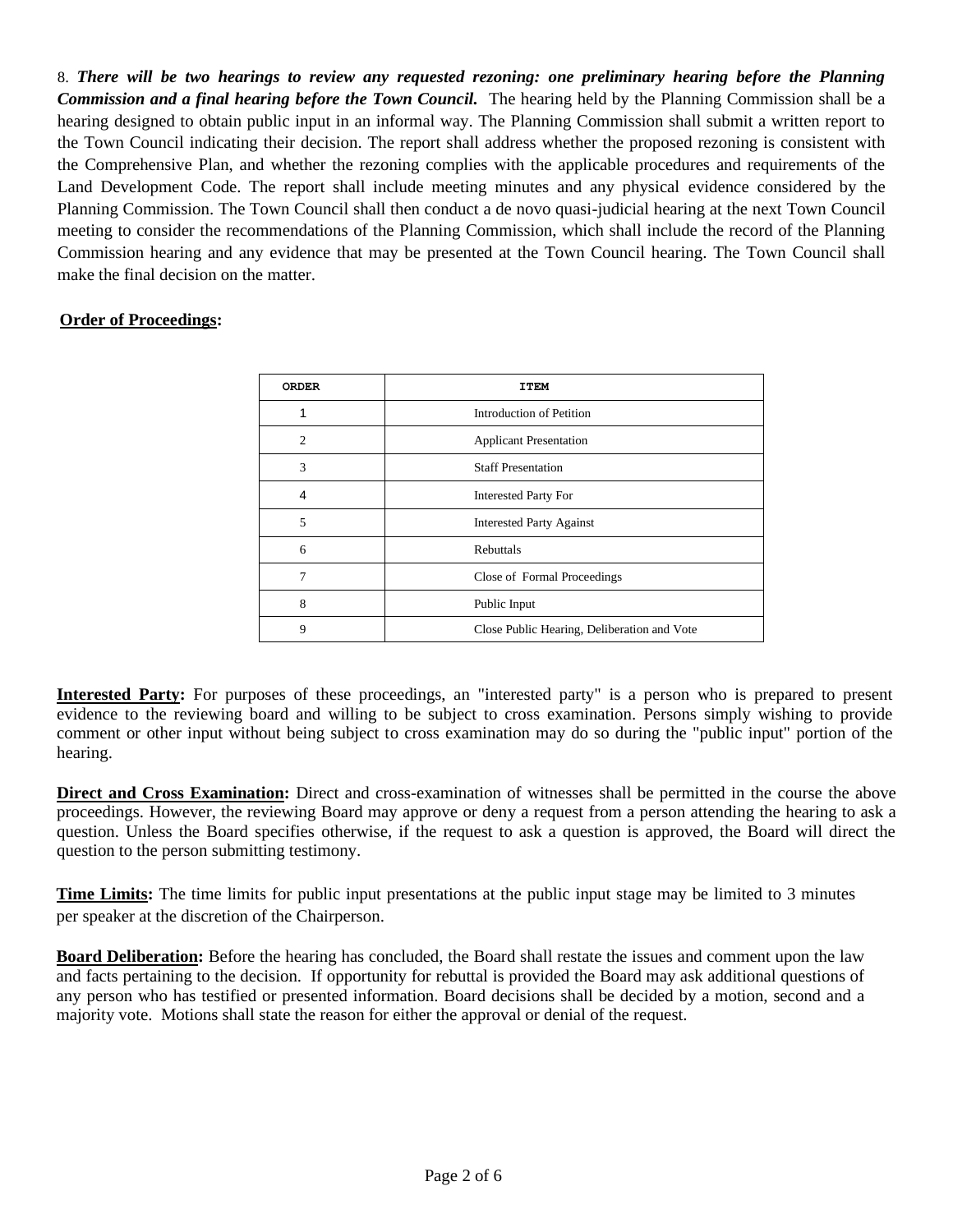### **INSTRUCTIONS FOR FILING A REZONING APPLICATION**

**ITEM** #1: **The applicant(s) must be the property** owner(s). The owner(s) must list their name(s) and address(es) in ITEM #1 in accord with the following:

(1) **ALL OWNERS OF RECORD** must sign the rezoning application, except as provided in sections (2)-(4) below. If all owners are unable to appear before the notary public, then a duplicate completed application must be signed by each owner and notarized. All signatures submitted must be originals.

(2) **IF THE OWNER IS A CORPORATION,** all officers must sign, or one officer may sign if written proof in the form of a corporate resolution or the Articles of Incorporation is provided establishing that the corporation has delegated authority to the officers or officer to represent the corporation. Such corporate documents shall be properly executed and sealed with the corporate seal.

(3) If the owner is a business entity, other than a corporation, all principals in the business may sign or one principal may sign if written proof is provided establishing that all principals in the business have delegated authority to the single principal to represent the business.

(4) If a group of property owners is requesting the rezoning in the area in which their property is located, the written consent of at least fifty-one percent (51 %) of the people owning property in the area described in the application, must be provided.

**ITEM** #2: The parcel identification number for the property is on your tax notice or can be obtained from the Property Appraisers Office or Planning & Development Services.

**ITEM** #3: If the subject property is part of a subdivision, provide the subdivision name, unit, block and lot.

**ITEM** #4: Provide road numbers, street names, and distances.

**ITEM** #5: Provide acreage of subject property along with the approximate width and depth of the property. *(may be obtained from the Putnam County Property Appraiser or the Planning, Zoning & Building Department)*

**ITEM** #6: Provide the current zoning and future the land use designation *(this information is available from the Town Staff).* Describe the current use of the property; for example, is it vacant, residential or commercial *(type of business, etc.)*

**ITEM** #7: State the purpose of the requested rezoning and provide any applicable section(s) of Zoning Ordinance 2012-1.

**ITEM** #8: If a prior rezoning, special use permit or variance application has been submitted for the property, print YES and provide the case number( s). If none, print NO.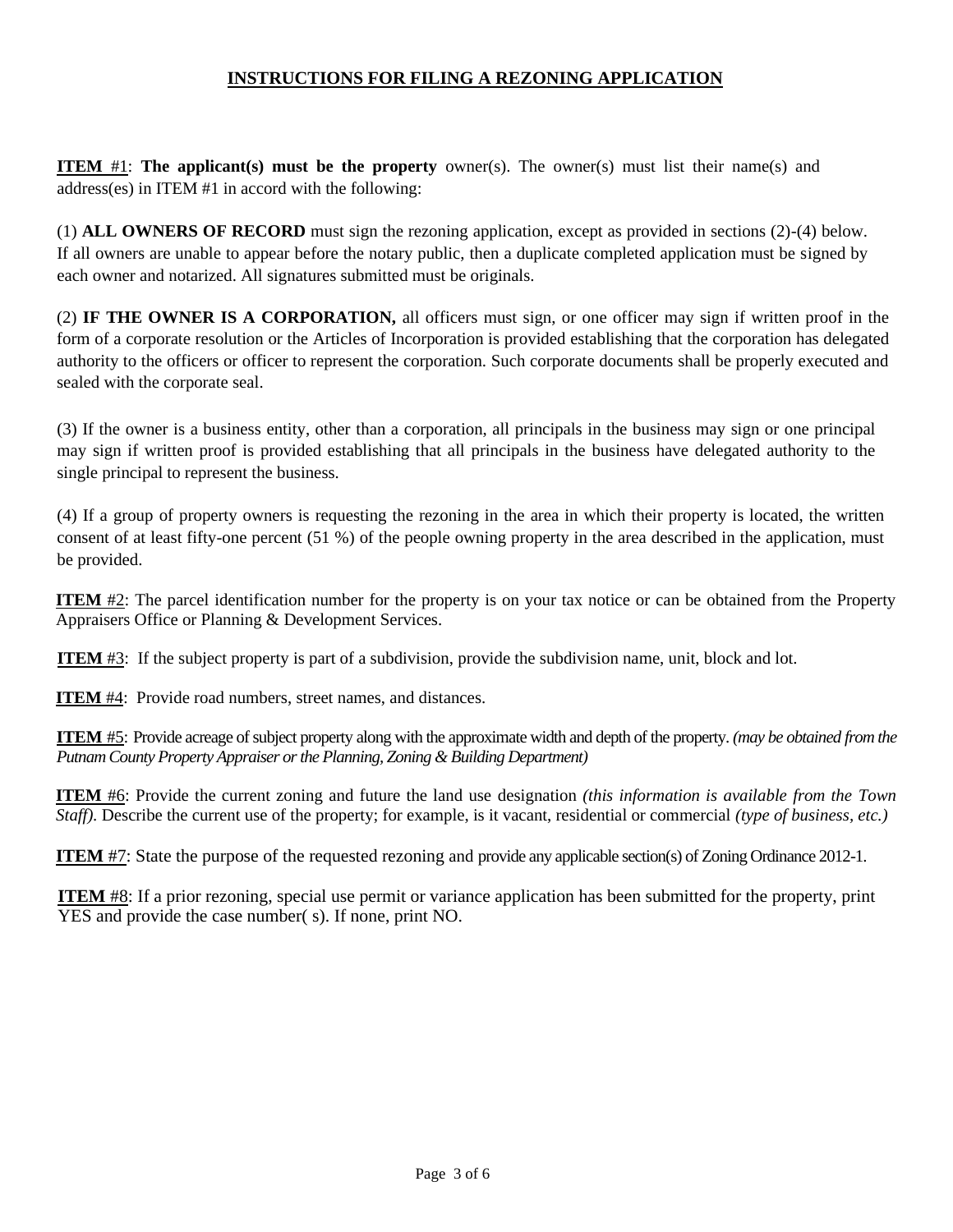**ITEM** #9: Each of the following items must be submitted with the application:

**APPLICATION FEE** - A basic rezoning application requires a **non-refundable \$350.00** processing fee and \$8.00 for signage. A residential PUD application fee is **\$400.00 plus \$10 per acre**. A non-residential PUD application fee is **\$450.00 plus \$10 per acre**. Fees are subject to change at any time by resolution of the Town Council.

**CONCEPT PLAN** - The concept plan is an optional submittal. If one is provided it must be provided on no larger than a legal size (8 1/2 " x 14") sheet of paper and must be legible. The concept plan should include the following details:

- (1) Location of the site in relation to surrounding properties, including driveways to the properties.
- (2) Date, north arrow and graphic scale (i.e.  $1'' = 25'$ ).
- (3) The length of all property lines.
- (4) Location and width of existing and proposed driveways.
- (5) The location and dimensions of all proposed **AND** existing structures.
- (6) Distances between structures and distances from structures to all property lines, and to any major features such as lakes, wetlands, and rivers.
- (7) The total area to be covered by structures and other impervious surfaces in square feet
- (8) The location, size and number of parking spaces.
- (9) The location and dimensions of proposed loading areas, if required.
- (10) Location, size and design of landscaped areas, building screens or architectural enclosures.
- (11) Location, size and type of required and/or proposed buffers or screening.
- (12) Location and dimensions of open space and storm water retention/detention areas.

**NOTARIZED AGENT DESIGNATION FORM** *(if applicable)* - This can be submitted any time prior to the hearing and is not required unless the applicant(s) choose to designate an agent to represent them at the public hearings. Please note that the notarized signatures of the owner(s) and the agent are required on this form. The owner(s) signatures must be the same as in ITEM #10 on the application form.

**RECORDED DEED** - A copy of the recorded deed to the property involved in the request must be provided.

**LEGAL DESCRIPTION** - A legal description of the area for the rezoning must be provided if the area is different from the legal description in the deed to the property.

**ITEM #10: ALL OWNERS OF RECORD** must sign the application. If all owners are unable to appear before the notary public, then a duplicate completed application must be signed by each owner and notarized. All signatures submitted must be originals. **IF THE OWNER IS A CORPORATION OR A BUSINESS ENTITY**, all officers/partners must sign, or one officer may sign if written proof in a form acceptable to the Department is provided establishing that the one person has been delegated authority to represent the corporation or business entity.

**A Rezoning Application requires a non-refundable \$350.00 processing fee and \$8.00 for signage. These fees must be paid prior to process of the application.**

**NOTE: The processing fee does not include consultant fees which must be paid prior to the processing of the application.** 

**Advertisement costs must be paid to the newspaper in order for proof of publication to be provided to the Town Office prior to the date of the meeting.**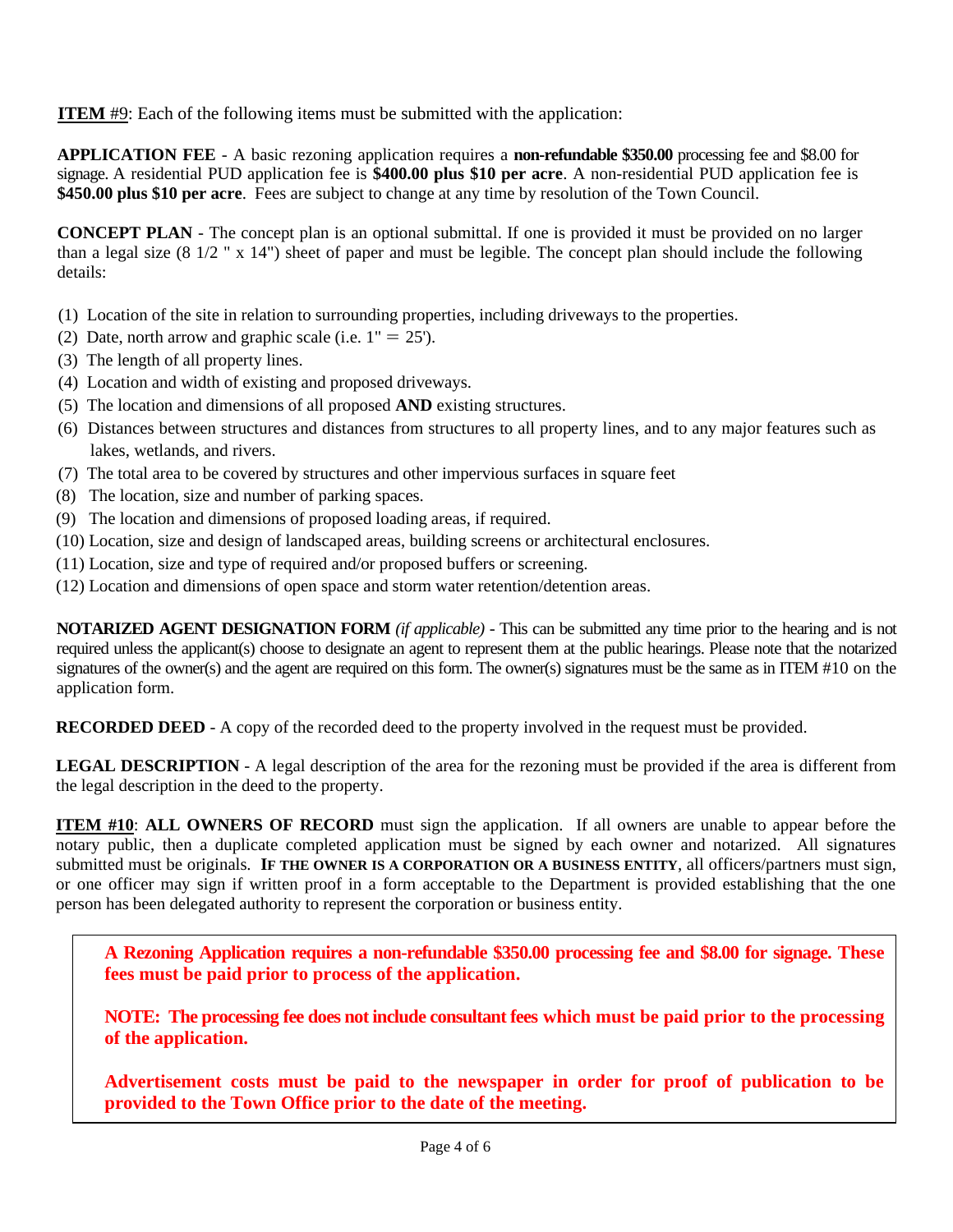|    | <b>Office Use Only</b>                                                                                                                                                                                                                                                                                                                                                                                                                                          |  |  |
|----|-----------------------------------------------------------------------------------------------------------------------------------------------------------------------------------------------------------------------------------------------------------------------------------------------------------------------------------------------------------------------------------------------------------------------------------------------------------------|--|--|
|    | <b>REZONING APPLICATION</b>                                                                                                                                                                                                                                                                                                                                                                                                                                     |  |  |
|    | 1. Name of property owner(s)<br>Address(es):                                                                                                                                                                                                                                                                                                                                                                                                                    |  |  |
|    |                                                                                                                                                                                                                                                                                                                                                                                                                                                                 |  |  |
|    | 2. Parcel ID number(s): $\frac{1}{2}$ and $\frac{1}{2}$ and $\frac{1}{2}$ and $\frac{1}{2}$ and $\frac{1}{2}$ and $\frac{1}{2}$ and $\frac{1}{2}$ and $\frac{1}{2}$ and $\frac{1}{2}$ and $\frac{1}{2}$ and $\frac{1}{2}$ and $\frac{1}{2}$ and $\frac{1}{2}$ and $\frac{1}{2}$ and                                                                                                                                                                             |  |  |
|    |                                                                                                                                                                                                                                                                                                                                                                                                                                                                 |  |  |
|    |                                                                                                                                                                                                                                                                                                                                                                                                                                                                 |  |  |
| 5. | ,我们就会在这里的人,我们就会在这里的人,我们就会在这里的人,我们就会在这里,我们就会在这里,我们就会在这里,我们就会在这里,我们就会在这里,我们就会在这里,我<br>第251章 我们的人,我们就会在这里,我们就会在这里,我们就会在这里,我们就会在这里,我们就会在这里,我们就会在这里,我们就会在这里,我们就会在这里,我们就会在                                                                                                                                                                                                                                                                                            |  |  |
| 6. |                                                                                                                                                                                                                                                                                                                                                                                                                                                                 |  |  |
|    |                                                                                                                                                                                                                                                                                                                                                                                                                                                                 |  |  |
|    |                                                                                                                                                                                                                                                                                                                                                                                                                                                                 |  |  |
|    |                                                                                                                                                                                                                                                                                                                                                                                                                                                                 |  |  |
| 8. |                                                                                                                                                                                                                                                                                                                                                                                                                                                                 |  |  |
| 9. | Attach the following to the application form: (see instructions)                                                                                                                                                                                                                                                                                                                                                                                                |  |  |
|    | <b>Application Fee</b><br><b>Recorded Deed</b><br>$\Box$<br>Agent Designation form ( <i>if applicable</i> ) $\Box$ Legal Description<br>$\mathbb{R}^n$<br>Site Plan                                                                                                                                                                                                                                                                                             |  |  |
|    | NOTICE: Submittal of a completed application represents express permission to Planning & Development Services staff to<br>enter onto the property to conduct a site visit under the conditions described in paragraph 4 on page 1 of the application<br>packet. If you desire to be present during the site visit, contact the Department to schedule the site visit. Denial or refusal to<br>grant such access shall be grounds for rejecting the application. |  |  |
|    | 10. Signature(s) of property owner(s):<br>Telephone Number(s)                                                                                                                                                                                                                                                                                                                                                                                                   |  |  |
|    | THE FOREGOING instrument was acknowledged before me, this ______ day of __________________, 20_____,                                                                                                                                                                                                                                                                                                                                                            |  |  |
|    |                                                                                                                                                                                                                                                                                                                                                                                                                                                                 |  |  |
|    | State of ______________, County of _______________________. Notary Signature: ________________________________                                                                                                                                                                                                                                                                                                                                                  |  |  |
|    |                                                                                                                                                                                                                                                                                                                                                                                                                                                                 |  |  |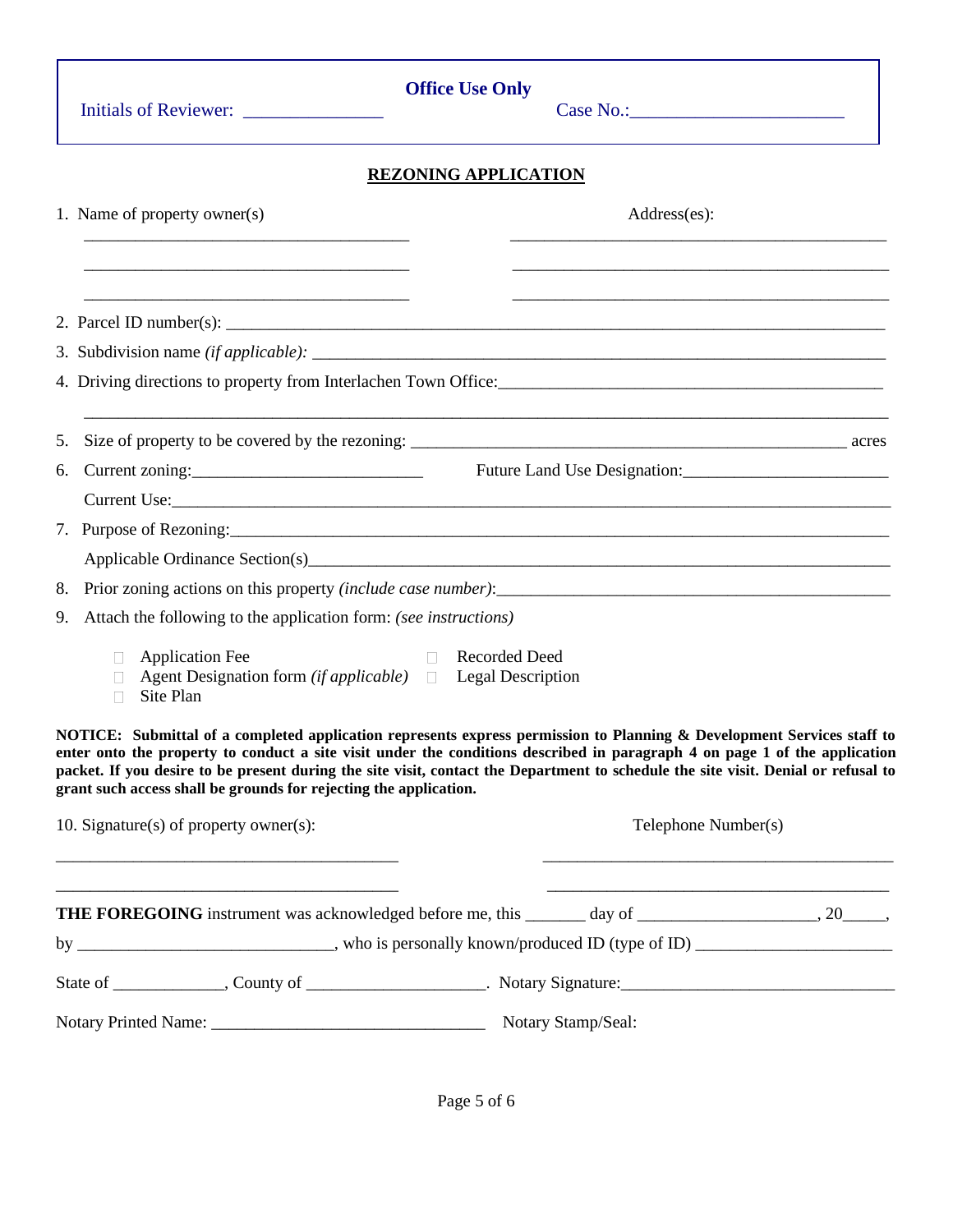|                                               | <b>Office Use Only</b>                                                                                                                                                                                                                                                                                                                 |
|-----------------------------------------------|----------------------------------------------------------------------------------------------------------------------------------------------------------------------------------------------------------------------------------------------------------------------------------------------------------------------------------------|
|                                               | <b>AGENT DESIGNATION FORM</b>                                                                                                                                                                                                                                                                                                          |
|                                               |                                                                                                                                                                                                                                                                                                                                        |
| information and data requested by said Board. | to present an application for a rezoning for all or a portion of the referenced parcel(s) and to present all evidence<br>in support thereof to the Town of Interlachen Planning Commission, and to respond to and furnish all                                                                                                          |
| Print name of property owner(s)               | $Sigma(s)$ of property owner(s)                                                                                                                                                                                                                                                                                                        |
|                                               | <u> 1989 - Johann Stoff, deutscher Stoff, der Stoff, der Stoff, der Stoff, der Stoff, der Stoff, der Stoff, der S</u><br>THE FOREGOING instrument was acknowledged before me, this ____ day of _______________, 20_____,<br>by ___________________________________, who is personally known/produced ID (type of ID) _________________ |
|                                               |                                                                                                                                                                                                                                                                                                                                        |
|                                               |                                                                                                                                                                                                                                                                                                                                        |
|                                               | <b>AGENT OATH AND SIGNATURE:</b>                                                                                                                                                                                                                                                                                                       |
|                                               |                                                                                                                                                                                                                                                                                                                                        |
|                                               | The undersigned______________________________, being duly appointed as agent in fact for the above<br>named owner(s) of the property whereby said owners are seeking a rezoning and the undersigned does hereby<br>accept said appointment and will faithfully and truly carry out the request of said owner(s).                       |

by \_\_\_\_\_\_\_\_\_\_\_\_\_\_\_\_\_\_\_\_\_\_\_\_\_\_\_, who is personally known/produced ID (type of ID) \_\_\_\_\_\_\_\_\_\_\_\_\_\_\_\_\_\_\_

State of \_\_\_\_\_\_\_\_\_\_\_\_\_, County of \_\_\_\_\_\_\_\_\_\_\_\_\_\_\_\_\_\_\_\_\_. Notary Signature:\_\_\_\_\_\_\_\_\_\_\_\_\_\_\_\_\_\_\_\_\_\_\_

Email: \_\_\_\_\_\_\_\_\_\_\_\_\_\_\_\_\_\_\_\_\_\_\_\_\_\_\_\_\_\_\_\_\_\_\_\_\_\_\_\_\_\_\_\_\_\_\_\_\_\_\_\_\_\_\_\_\_\_\_\_\_\_\_\_\_\_\_\_\_\_\_\_\_\_\_\_\_\_\_\_\_\_\_\_

**THE FOREGOING** instrument was acknowledged before me, this \_\_\_\_ day of \_\_\_\_\_\_\_\_\_\_\_\_\_, 20\_\_\_\_\_,

Notary Printed Name: \_\_\_\_\_\_\_\_\_\_\_\_\_\_\_\_\_\_\_\_\_\_\_\_\_\_\_\_\_\_\_\_ Notary Stamp/Seal:

Page 6 of 6